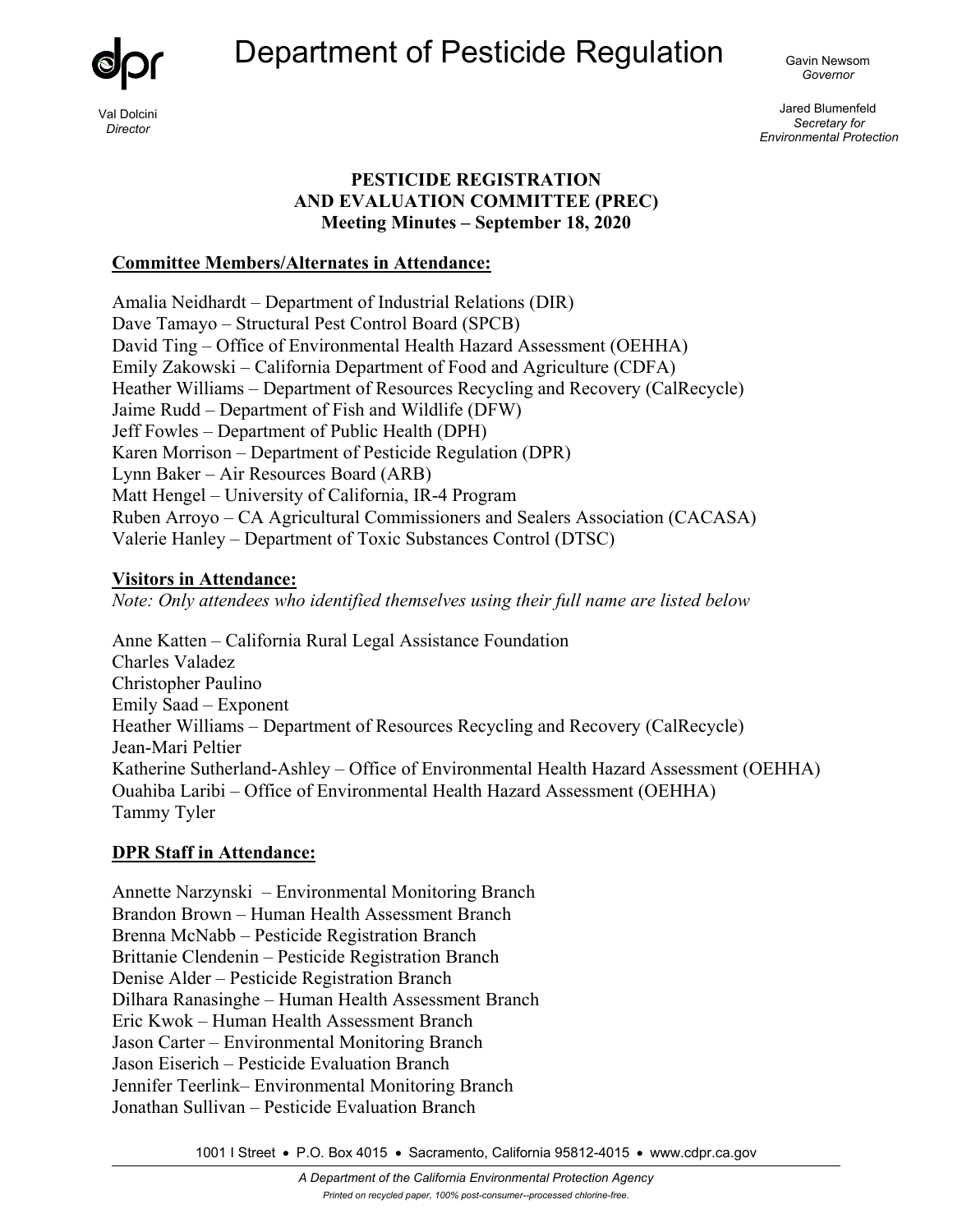# **DPR Staff in Attendance continued:**

Kara James – Pesticide Registration Branch Kim Truong – Human Health Assessment Branch Laura Benn – Pesticide Registration Branch Mitra Geier – Human Health Assessment Branch Murray Clayton – Environmental Monitoring Branch Nan Singhasemanon – Pesticide Programs Division Neelima Verma – Human Health Assessment Branch Pete Lohstroh – Human Health Assessment Branch Puttappa Dodmane – Human Health Assessment Branch Shelley DuTeaux – Human Health Assessment Branch Svetlana Koshlukova – Human Health Assessment Branch Weiying Jiang – Human Health Assessment Branch

## **1. Introductions and Committee Business – Karen Morrison, Chair, DPR**

- a. Approximately forty-four (44) people attended the meeting.
- b. DPR extended the comment period on the draft regulations for mitigation of neonics and their effects on pollinators to October 11, 2020.
- c. DPR published the 2019-2020 progress report, now available on the department's website.
- d. DPR hosted a brown-bag lunch on Integrated Pest Management at schools. The presentation is available on the department's website.
- e. The Pesticide Registration Workshop has been postponed until 2021.

# **2. Update on Wastewater Monitoring – Jason Carter and Jennifer Teerlink, DPR**

The DPR Surface Water Protection Program (SWPP) tends to focus on aquatic organisms, as those organisms tend to be the most sensitive to pesticides in surface water. Over the years, the program has been established as a combination of regulation, prevention, monitoring, mitigation, modeling, assessment, and outreach. This model has been effective in protecting surface water in urban and agricultural environments and is now being used to look at wastewater as well.

DPR has been monitoring pesticides in surface water since the early 1990s, starting with characterizing surface water sites impacted by agricultural runoff. In 2008, the department established an urban monitoring program which takes samples from both stormwater and dry weather events, focusing on irrigation runoff. Wastewater influent and effluent sampling began in 2019.

Influent refers to wastewater that exits homes and other buildings through drains and enters a water treatment plant. In California, the majority of treated water, or effluent, is then discharged to surface water sites, such as river, ocean, or estuary environments. The solid materials remaining after wastewater treatment, or biosolids, include microbes and may also contain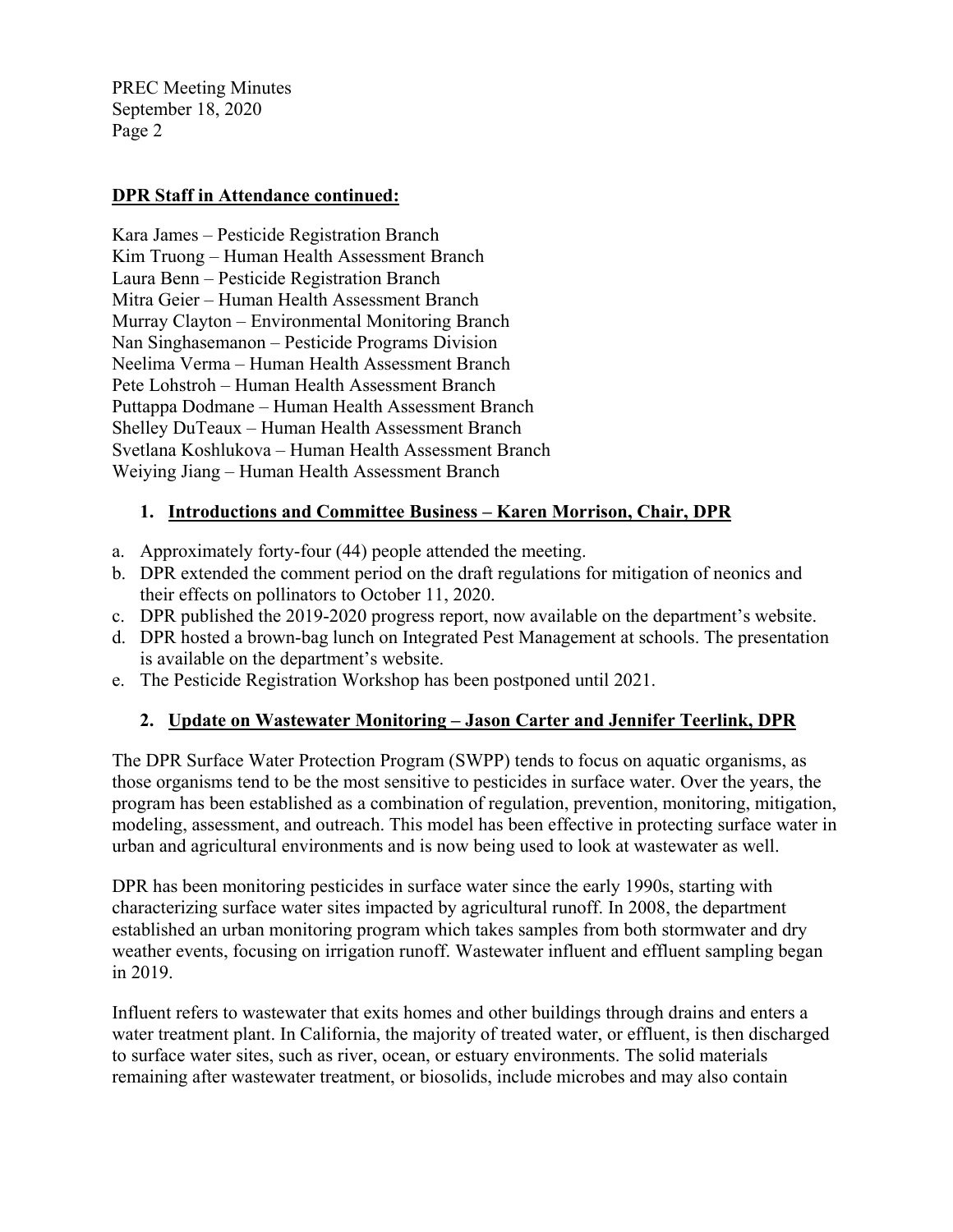chemicals that have been removed from the water during treatment. In California, biosolids are often land applied.

An early SWPP study, in partnership with the Bay Area Regional Monitoring Program, San Francisco Estuary Institute (SFEI), Arizona State University (ASU), and TDC Environmental, measured concentrations of fipronil, fipronil degradates, and imidacloprid in both influent and effluent at eight Bay Area wastewater treatment plants. The study found that the final wastewater effluent concentrations exceeded the U.S. EPA aquatic benchmarks, which are used by the program as a screening tool. Concentrations of imidacloprid in effluent were almost identical to the influent levels. The data shows minor levels of fipronil removal, but most of the decrease can be attributed to fipronil degradates.

California has hundreds of pesticides registered for use, however, a data search only resulted in 81 pesticides with reported data in the United States. The search was limited to the United States to maintain a consistent regulatory structure. Of those 81 pesticides, 41 were detected. The data is limited both spatially and temporally, as many of the studies were focused on a specific active ingredient or a specific area. Because of this, the number of samples and number of facilities varies across the active ingredients. Another limiting factor involves inconsistencies between treatment technologies, making it difficult to report on treated wastewater effluent. Adding to this, some cases only reported effluent data, which limits the understanding of pesticide sources coming in to influent. Varying detection limits across the studies created yet another barrier to data analysis. The permanent wastewater program was created with the goal of reducing or eliminating these issues and inconsistencies.

Pesticides enter wastewater in various ways. For example, flea and tick treatments for pets could make their way down the drain directly, through washing the animal, or indirectly as a result of washing pet bedding and other fabrics where pesticide residues were transferred. Foggers and sprays may make their way down the drain during cleaning. Some pesticide products are impregnated into fabrics, such as an insecticide in clothing, which can enter drains through laundering activities. Additionally, pesticides may be tracked into the home from outside, eventually making their way down the drain. While these types of pesticide residue sources may be common and widespread, they typically represent low concentrations. Of greater concern are more highly concentrated sources, such as those from pest control operators, laundromats, pet grooming/boarding, and nurseries.

In order to address these issues, SWPP submitted a budget change proposal, which was awarded on July 1, 2019. This allowed for the creation of a permanent wastewater program, including funding for contract and analytical support, as well as two additional staff positions. Through the pesticide registration process, SWPP routinely evaluates products with potential impact to surface water using the Pesticide Registration Evaluation Model (PREM). Staff are in the process of expanding the capabilities of PREM to include down-the-drain transfer, for products such as pet products, washable impregnated materials, and products that are applied directly to sewer lines or floor drains. Technical modeling can be challenging due to limited information on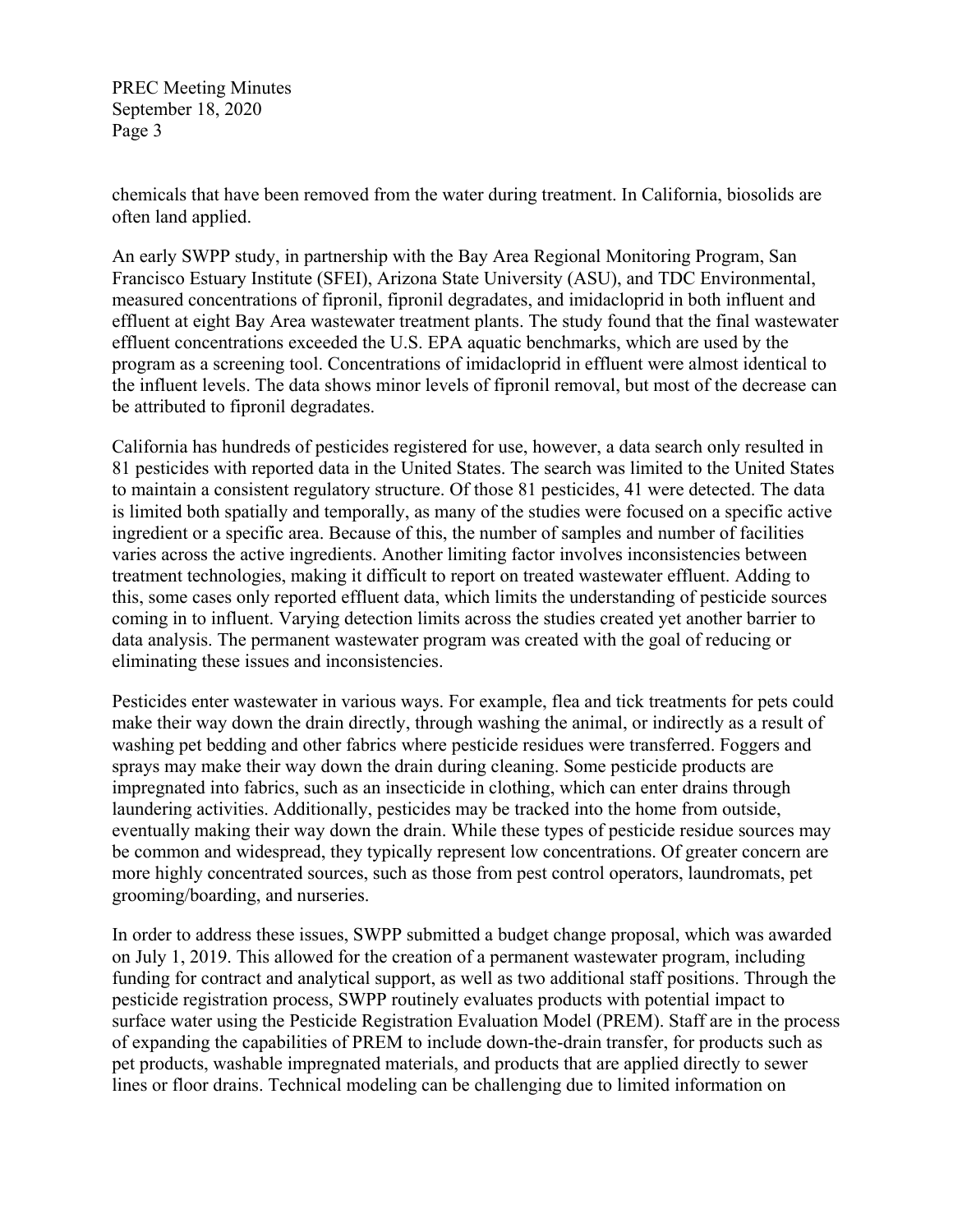aspects such as removal rates during treatment, patterns and frequency of pesticide use, and the fractions of pesticide residue that can wash-off and make it down the drain.

The monitoring component of the wastewater program focuses on spatial coverage and establishing temporal trends. The current study includes over 25 participating wastewater treatment plants, each with a daily capacity of at least 1 million gallons, located predominantly in urban centers. During the first phase of the study, staff sampled four influent/effluent events as 24 hour time-weighted composites. Staff also sampled one biosolids event, however that data is still pending. The second phase, which has been delayed due to Covid-19, will focus on sampling influent closer to concentrated pesticide sources.

Data from the first phase of the study shows no detections of carbamates, fungicides, insect growth regulators, or a subset of pyrethroids. Detections were found for fipronil, most degradates of fipronil, some pyrethroids, and imidacloprid. It is worth noting that the limit of detection for imidacloprid was somewhat high, and staff may expect more detections if the limit of quantification is lower. Observations less than the limit of quantification were not considered as detections.

Seasonality is also a factor in influent sampling. Samples for this study were collected in June 2019, August 2019, December 2019, and May 2020. Bifenthrin was detected in influent in all four months, with the fewest number of detections and lowest range of detections in December, and the highest range in May. Chlorpyrifos was also detected in all four months, with the broadest range occurring in December, and the highest detection occurring in May. For fipronil, the median concentration detected was similar for all four months, which indicates broad input across many sources.

Phase two sampling in fall 2020 will focus on specialty sites, to help staff gain a better understanding of whether total loading to influent is more influenced by small ubiquitous inputs or sites that have the potential for higher pesticide concentrations. SWPP is collaborating with a wastewater partner to identify sites that would represent inputs from treated textiles, pest control operators, pet grooming/boarding, nursery operations, indoor products, and industrial laundry. The analytical methods for these samples will include screening for a targeted list of pesticides, as well as non-target techniques that will identify pesticides that were not already on the targeted list.

SWPP is also collaborating with several other entities on this work. Dr. Choe at UC Riverside and his team are researching indoor depositional patterns of pesticides from fogger products to estimate wash-off fraction for down-the-drain modeling. Dr. Jacelyn Rice at the University of North Carolina at Charlotte and her team are looking at the fraction of California surface water that is comprised of treated wastewater effluent. This research will help identify the most sensitive streams and creeks to ensure there are representative wastewater treatment plants in those areas. Dr. Rice is also looking at the impact of extreme weather events due to climate change on the fraction of treated effluent in streams. Now that the wastewater program is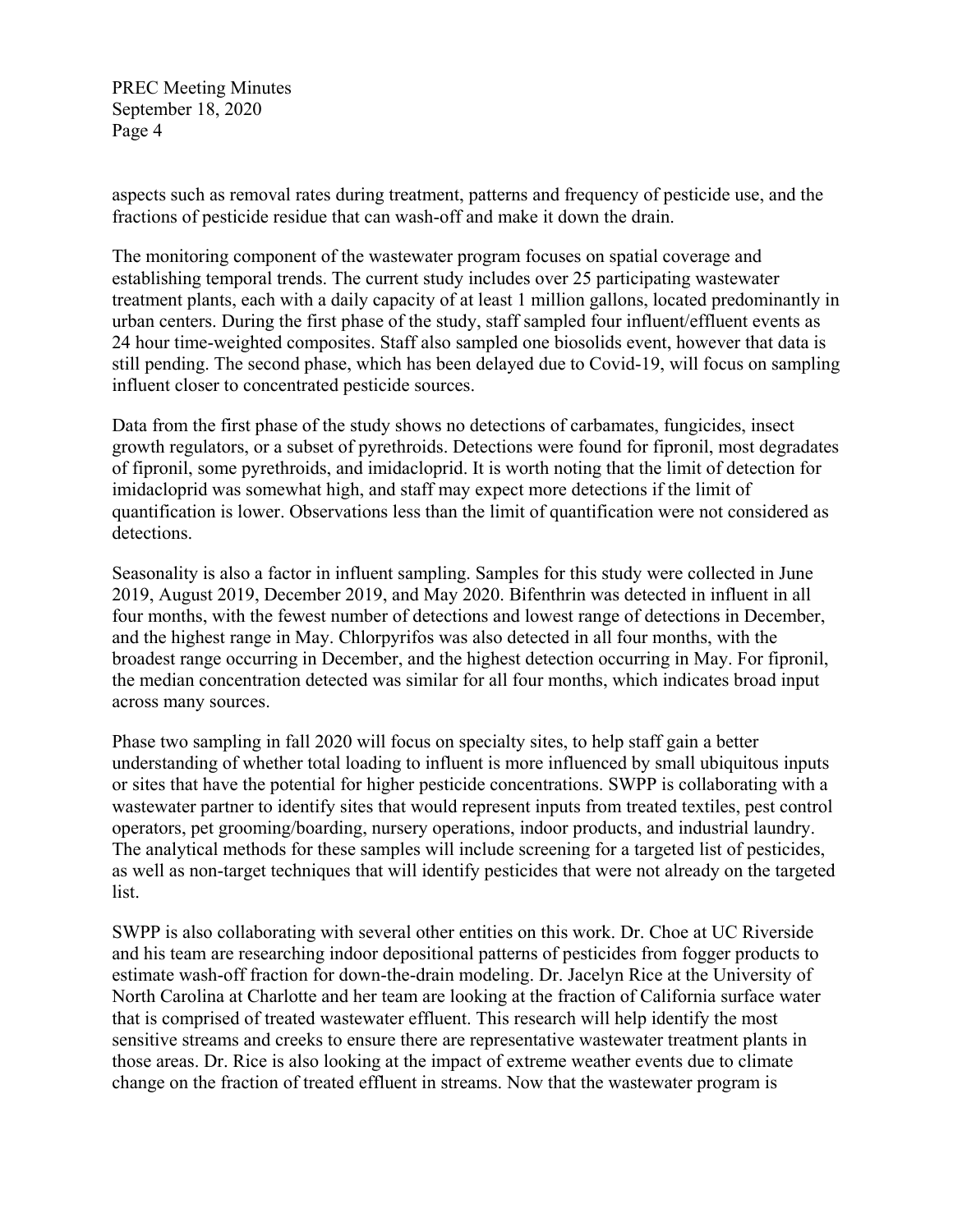permanent at DPR, the lab work will be migrating from Tom Young's lab at UC Davis to the state lab run by the Department of Toxic Substances Control (DTSC) in Southern California.

Next steps include establishing analytical methods with DTSC as a partner, with a focus on lowered reporting limits to ensure toxicologically relevant values. The program is also interested in selecting additional wastewater treatment plants for future monitoring that are smaller, serve agricultural regions, or utilize diverse treatment technologies. As the program continues, a key priority will be establishing and developing sustainable relationships with long-term monitoring sites.

## *Committee Comment*

Karen Morrison asked about the general location of the wastewater treatment plants where samples are collected. Jennifer Teerlink replied that the exact locations are not being disclosed at this time, but they are generally located in urban centers of Sacramento, Los Angeles, and the San Francisco Bay area.

Dave Tamayo asked why chlorpyrifos is showing up in urban wastewater effluent and why there were high spikes of concentration. Jennifer Teerlink replied that there is a registered chlorpyrifos product that is intended for use in sewer lines that is likely the cause of the high concentrations. Jennifer further clarified that the referenced concentrations were for influent, and that chlorpyrifos was detected in much lower concentrations in effluent, likely because it is hydrophobic and therefore mostly removed from the aqueous phase during treatment. Dave then asked if the program has reviewed the biosolids data. Jennifer replied that they have not yet received the biosolids results.

Lynn Baker asked if biosolids are tested for pesticide residues prior to land applications. Jennifer Teerlink replied that biosolids application is regulated by CalRecycle, who would have more information on potential testing.

Matt Hengel asked for clarification on whether the chlorpyrifos oxone was included in the detected concentration of chlorpyrifos. Jennifer Teerlink replied that the detected concentration was chlorpyrifos alone, and not the oxone.

Jeff Fowles asked why chlorpyrifos concentrations are so much higher in December and May, and whether the program has any concerns about potential environmental impacts. Jennifer Teerlink replied that the chlorpyrifos concentrations likely came from a product registered for use in sewer lines and that the particularly high spike in May could be the result of sampling shortly after product application. Jennifer clarified that because chlorpyrifos was found in much lower concentrations in effluent, it is not currently cause for concern for introduction into the environment.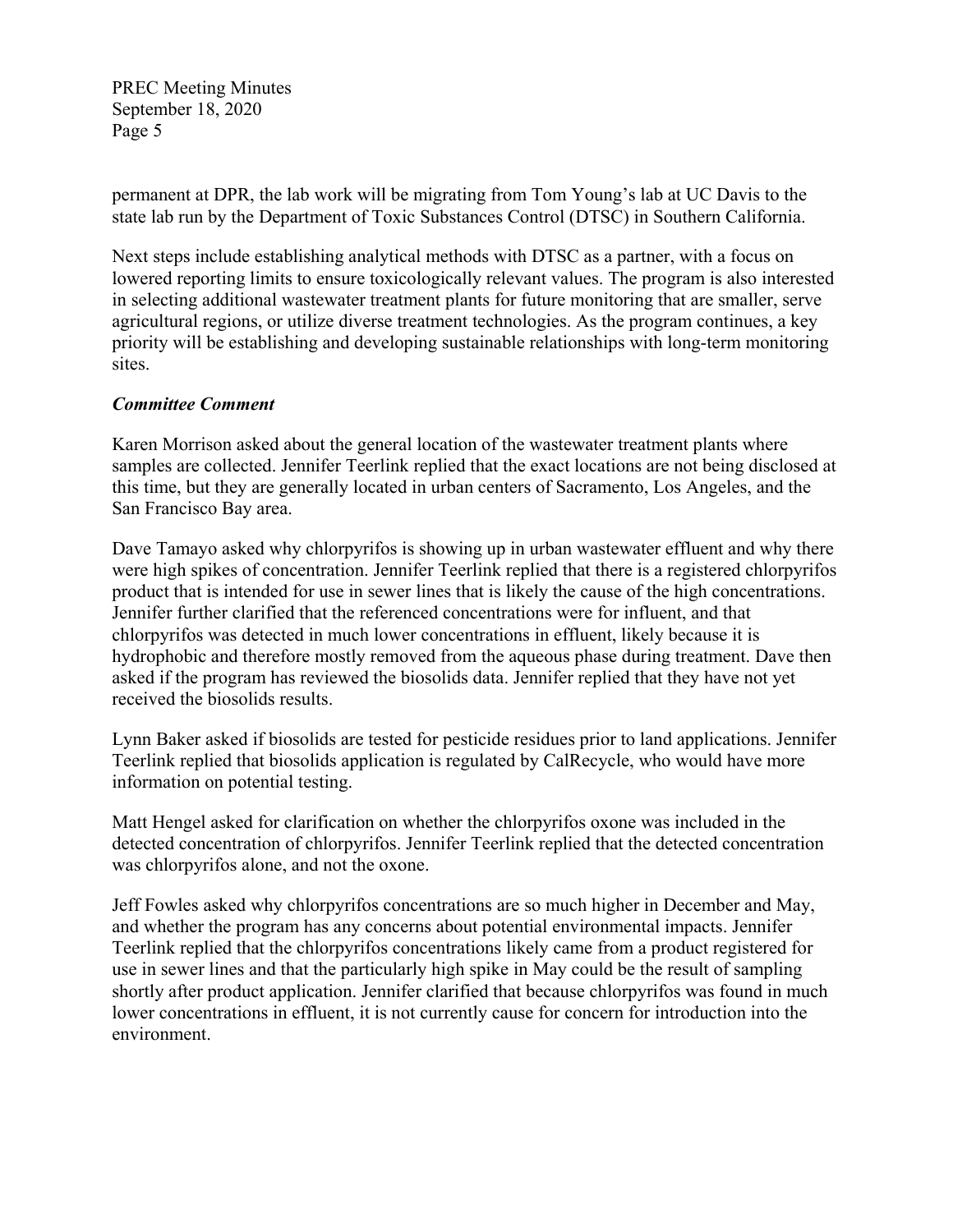## *Public Comment*

Emily Saad asked if the expansion of PREM to include down-the-drain use patterns will ultimately result in the application of this modeling for products beyond the initial scope of this study. Emily also asked for more information on an anticipated process and timeline for implementation if this is the case. Jennifer replied that at this time the focus is on the specific types of products mentioned in this presentation.

# **3. Draft Risk Assessment for Allyl Isothiocyanate (AITC) – Puttappa Dodmane and Weiying Jiang, DPR**

The scope of this Risk Characterization Document (RCD) was limited to inhalation exposure to allyl isothiocyanate (AITC). Based on the exposure assessment, the key groups affected by AITC exposure via inhalation were agricultural handlers, re-entry workers, occupational bystanders, and residential bystanders. Agricultural handler and re-entry worker exposures were assessed for short-, intermediate- (seasonal), and long-term (annual) exposure periods, whereas bystanders were assessed only for short-term exposure. Among workers, the handlers and re-entry workers were the primary subgroups for AITC exposure. Subgroups for occupational bystanders focused on adult risks and residential bystanders focused on risk to both adults and children. AITC is a naturally occurring compound, present in many brassica plants. It is an enzymatic byproduct of the breakdown sinigrin, a glucosinolate. When released, AITC acts as a defense mechanism for the plant. AITC can also be synthesized in the laboratory by combining propargyl chloride and potassium thiocyanate. AITC's pesticidal mode of action is not well understood, but likely includes multiple cellular effects. In humans, AITC is a known to be an irritant and sensitizer, and induces pain sensation.

DPR staff evaluated and discussed the available studies on AITC exposure by the inhalation and oral routes. However the information was limited. A systematic review of the open literature screened 2,134 references, including 25 related to genotoxicity, 13 to toxicokinetics, and one relevant to chronic toxicity. Effects observed by inhalation exposure to low doses in animal models included degeneration of the olfactory epithelium, metaplasia of the respiratory epithelium, decreased motor activity, and decreased rearing counts. Higher doses resulted in decreased respiratory rate, body temperature, and body weight, as well as mortality, tremors, and olfactory bulb atrophy. The most sensitive effect following oral exposure was epithelial hyperplasia in the urinary bladder. Other effects were documented in the stomach, eye, liver, and thyroid.

DPR used the inhalation studies to calculate the critical point of departure (POD), because inhalation was the relevant exposure route. For acute exposure, the critical endpoint was decreased motor activity and rearing counts, with a lowest observed effect level (LOEL) of 25 ppm. Using a dose extrapolation factor of 10, the POD was set at 2.5 ppm. At the subchronic level of exposure, the critical endpoint was degenerative change in the nasal olfactory epithelium, metaplastic lesions in the nasal respiratory epithelium, and decreased motor activity,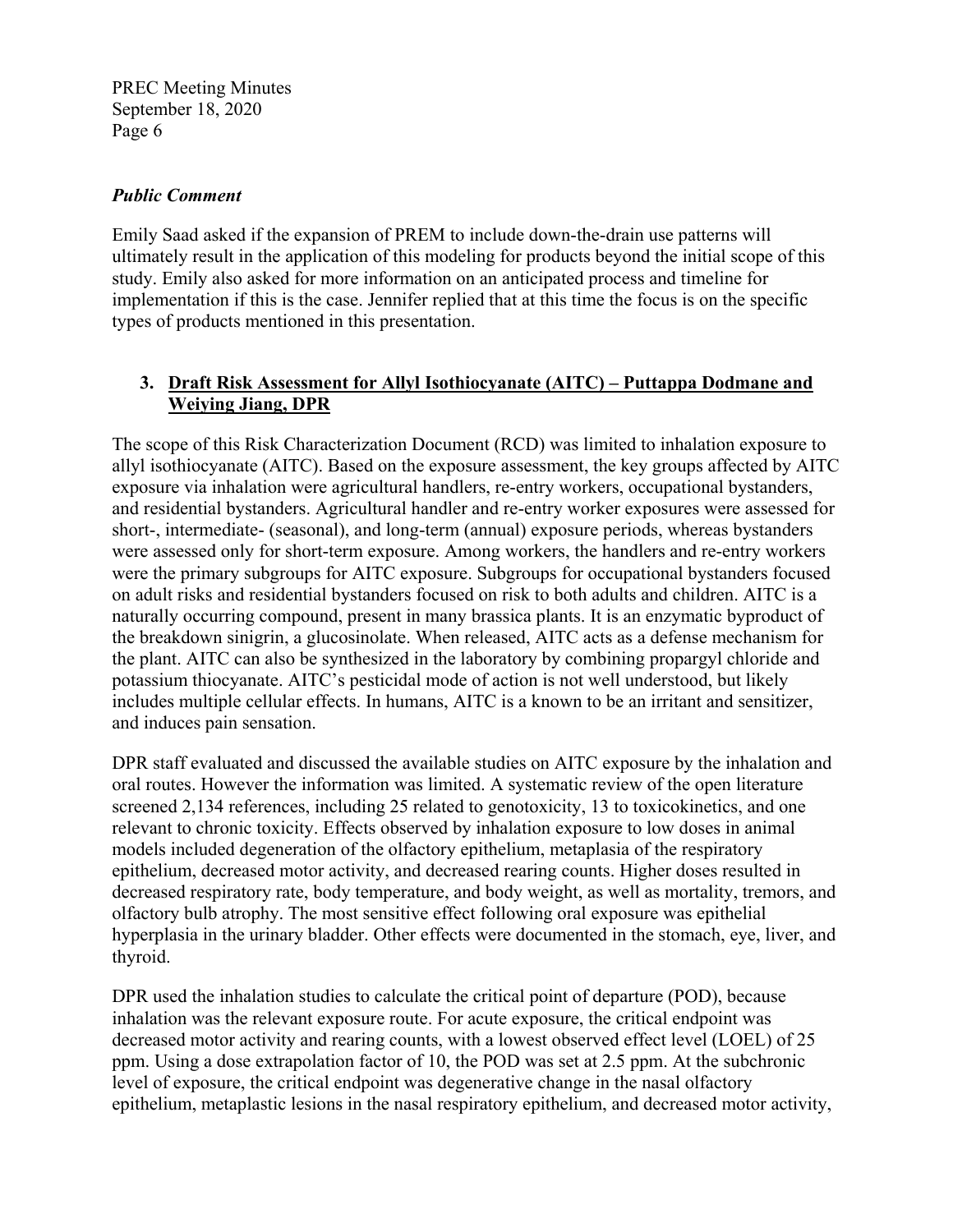resulting in a LOEL of 10 ppm and a POD of 5 ppm. There were no inhalation studies for chronic exposure, so the POD was set by using a subchronic-to-chronic extrapolation factor of 10, resulting in a POD of 0.5 ppm.

The proposed PODs were derived from animal studies. Therefore, DPR applied default uncertainty factors (3x for interspecies and 10x for intraspecies extrapolation resulting in a total uncertainty factor of 30) to a human equivalent concentration (POD<sub>HEC</sub>) to calculate reference concentrations (RfC) using the U.S. EPA dosimetric guidelines. Using the equation RfC=POD<sub>HEC</sub>/UF<sub>TOTAL</sub>, DPR calculated acute, subchronic, and chronic inhalation reference concentrations for the various subgroups.

Risks were expressed as margins of exposure (MOEs). MOEs are calculated by dividing the critical PODHEC by the estimate for human exposure for each scenario. The resulting MOE is then compared against a target MOE to determine if there is a risk or no risk for the given scenario. A target MOE of 30 (3x interspecies, 10x intraspecies) was applied for protection of humans. When the calculated MOE is less than 30, that scenario is considered a risk to humans, while an MOE equal or greater than 30 is considered unlikely to present a risk. The exposure assessment takes into account several factors, including restricted entry interval (REI), mandated personal protective equipment (PPE), application method, exposure periods, and whether the exposure occurs during application or sometime after application.

For each assessed exposure scenario, short-term exposure was used to represent the highest exposure an individual may realistically experience while performing a label-permitted activity. To calculate this exposure, staff multiplied the breathing-height air concentration by inhalation rate, dividing the result by body weight. In this calculation, both inhalation rate and body weight were represented by constants, with air concentration acting as the only variable. Staff also calculated intermediate and long-term exposures. This calculation adds in variable adjustment factors to account for different application rates and number of applications for different averaging periods.

Due to a lack of AITC-specific data, 1,3-dichloropropene (1,3-D) and chloropicrin were used as surrogates in estimating air concentrations for handlers and re-entry workers. Use patterns were based on other soil fumigants currently registered in California. For bystanders, the air concentrations were derived from computer modeling that estimated AITC air dispersions around a treated field. Again, with limited AITC-specific data available, 1,3-D and chloropicrin soil emission rates were used as surrogates in the computer model. These surrogates were chosen based on the assumption that at the same application rate and with the same application method, worker exposures would be approximately equal and soil emission rates comparable. These assumptions were validated by comparing the soil emission rates and breathing-height air concentrations using all of the available AITC data. Staff determined that using the surrogate data is less likely to underestimate AITC exposures, considering the data gaps. Further details of those discussions can be found in the appraisal section of the exposure assessment document.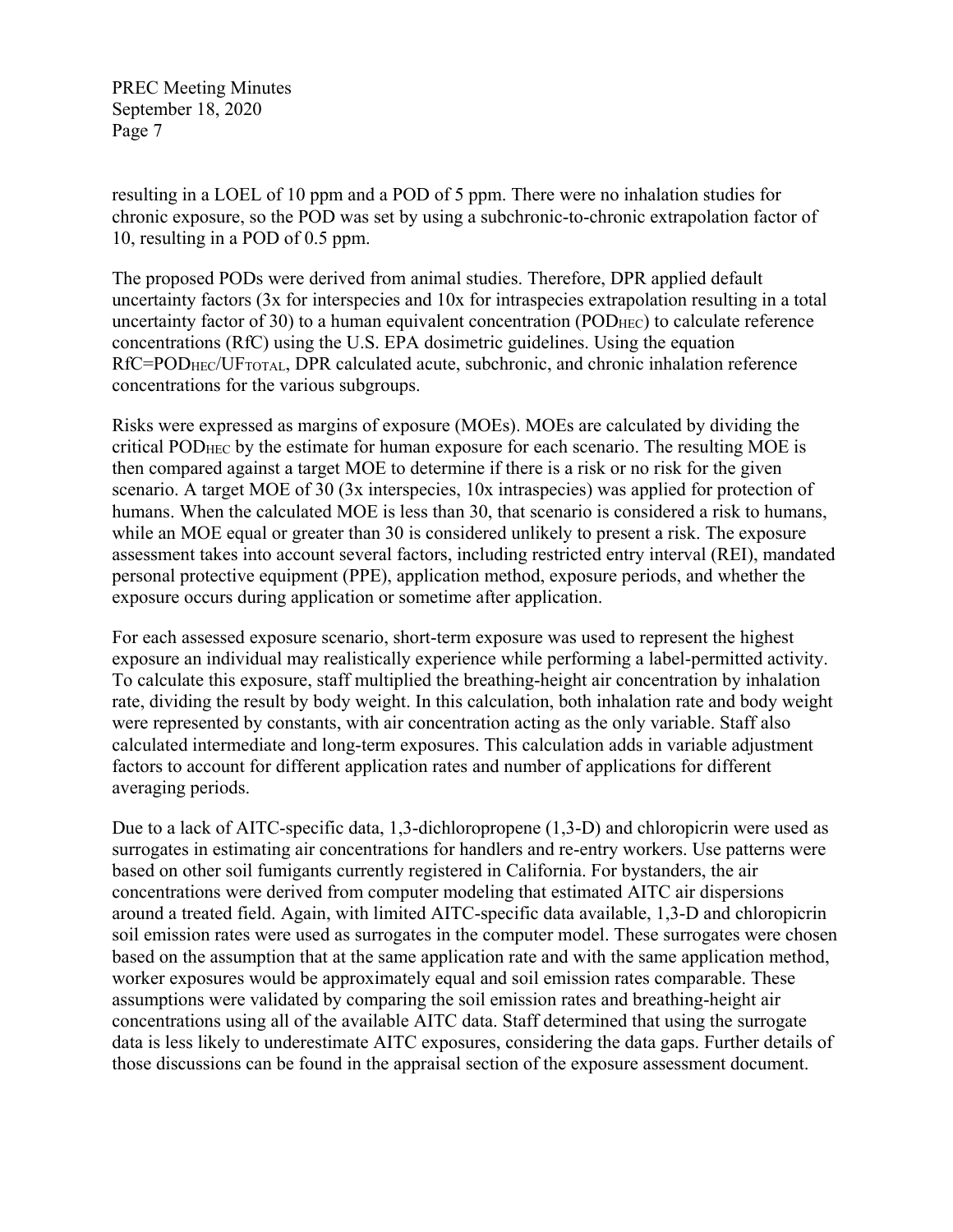AITC is not currently registered for use as a soil fumigant, therefore use information is not available. This assessment proposed to analyze the use information from currently registered soil fumigants to predict AITC use regions and patterns in California. With that, the current assessment considered AITC use in all major soil fumigant use regions, including the central valley, central coast, inland empire, south coast and the northern region. This assessment also considered the possible use of different application methods in different regions, such as shallow shank injection or drip injection for strawberries in Monterey County, and deep injection for grapes in Tulare County.

Based on the two submitted product labels, DPR assessed human inhalation exposures to AITC for 88 scenarios, which covered agricultural handlers, re-entry workers, occupational bystanders, and residential bystanders for short-, intermediate-, and long-term exposure periods. As a preregistration assessment, available data were limited and surrogate data from other soil fumigants were used to derive exposure estimates and use pattern information. With the assumptions and methods used, this assessment is not expected to underestimate AITC exposures. The full list of proposed exposure estimate values is available in the exposure assessment document.

MOE ranges were calculated for different scenarios involving workers, occupational bystanders, and residential bystanders. All subgroups and durations resulted in MOEs less than 30, with the exception of seasonal exposure for re-entry workers. All bystander MOEs were under 30, representing a risk to these populations.

The Draft Risk Characterization of Allyl Isothiocyanate (AITC) is currently undergoing external review. DPR anticipates revising the document based on comments and any new data received during this period. DPR is also continuing to refine the exposure assessment and potential mitigation steps that consider the identified risks. A copy of the draft document can be requested through DPR's public records process.

### *Committee Comment*

Jeff Fowles asked if methyl isothiocyanate (MITC) had been considered as a surrogate instead of Telone (1,3-D) to determine exposure estimates. Weiying Jiang replied that MITC was not an acceptable surrogate because it is not an applied compound, but rather is generated in the field after the application of either metam sodium or metam potassium. Weiying added that the registered application methods for MITC-generating compounds are incompatible with proposed AITC application methods, and that due to these application methods, worker exposure data for MITC are limited. Karen Morrison added that DPR is exploring the use of modeling using specific chemical properties of AITC to be able to consider exposures that are not captured as part of this work.

Jeff Fowles asked if the assessment was based only on open literature or if there were also industry-performed studies for AITC. Puttappa Dodmane replied that the open literature supplemented the industry-submitted studies.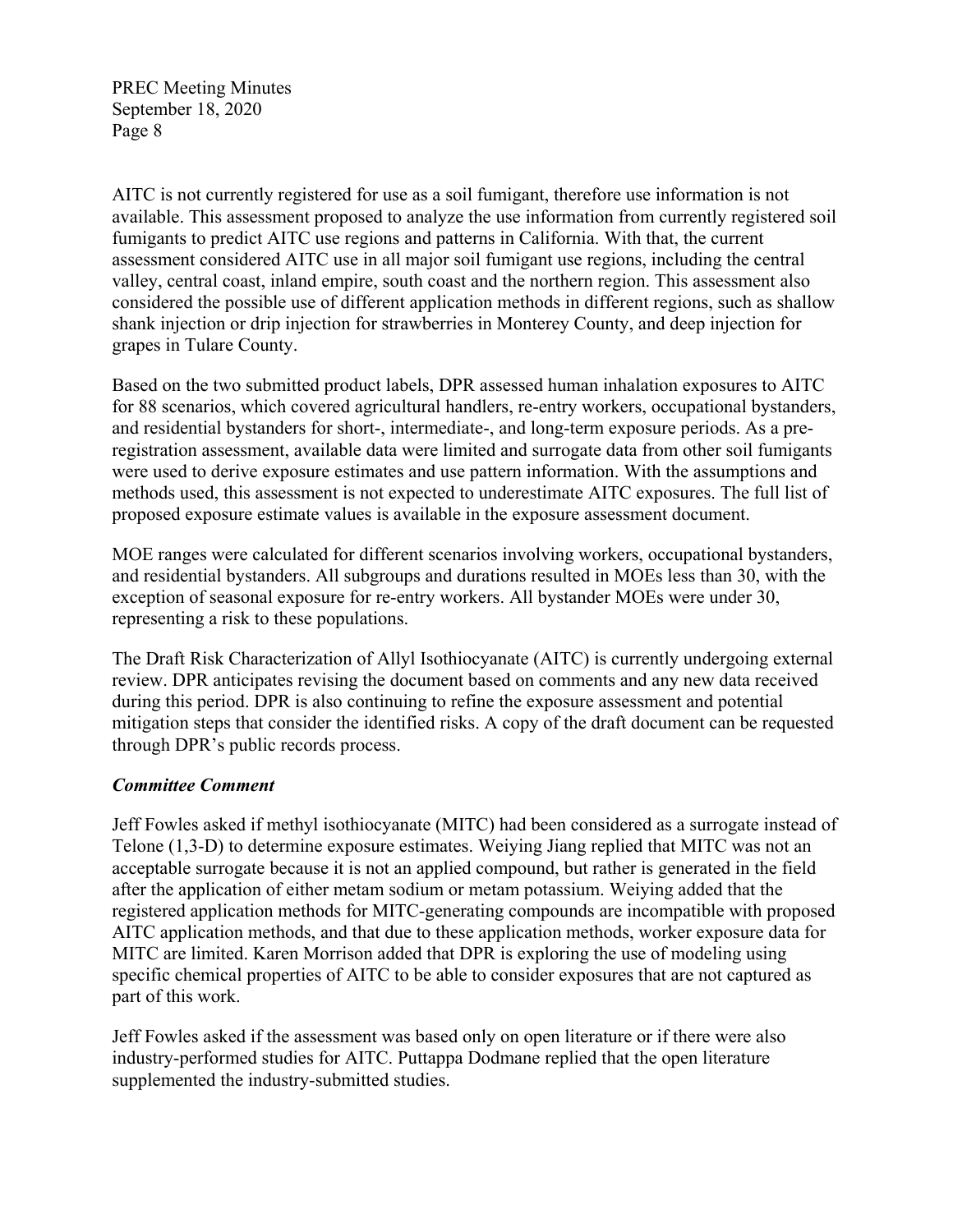David Ting commented that OEHHA is currently conducting peer review on the draft risk characterization document and exposure assessment document.

Lynn Baker asked for clarification on whether AITC has been registered. Karen Morrison replied that it has not been registered. Lynn then asked whether AITC has the potential to break down into hydrogen sulfide when applied by aerial sprinklers, as is the case with MITC. Weiying Jiang clarified that AITC may not be applied by aerial sprinklers, only by shank or drip application.

Lynn Baker asked if bystander exposures were limited to short-term durations due to a lack of available studies and whether studies were being conducted to determine if chronic exposures could cause potential problems. Puttappa Dodmane replied that there are three chronic studies to evaluate cancer risk by oral exposure, but none by the inhalation route. Puttappa elaborated that mode of action analysis determined that the urinary bladder epithelial hyperplasia was the requisite step leading to tumors by the oral route, but no bladder effects were evident through the inhalation route. Puttappa added that chronic exposure values were calculated based on subchronic study levels and did not anticipate urinary bladder tumors through the inhalation route. Karen Morrison commented that evaluating chronic impacts for a product where use and distribution are based on assumptions can be extremely challenging. Karen added that the balance between the assumptions and evaluation of the toxicology data are factored into the ongoing evaluation of all pesticide products, with many points along the way to take into account new data and change course if needed.

### *Public Comment*

Jean-Mari Peltier provided the following statement for the record (edited for clarity): I appreciate all the work that the staff of DPR have undertaken over the past five years that AITC has been pending, first as a regular registration where nearly all of the reviews that were conducted, including the review from Human Health Assessment (HHA), concluded that the data supported registration. But this product for the past two years has undergone a full risk assessment because of a blanket policy that DPR has that all fumigants have to go through a full risk assessment prior to use. As we said before, allyl isothiocyanate is a naturally occurring compound found in plants like broccoli, Brussels sprouts, mustard, and wasabi. As a human being eating sushi, wasabi has about three micromoles of AITC per gram, a ten gram serving of brown mustard contains about 4,500 micrograms of AITC. In nature, AITC has a major ecological function, serving as a feeding deterrent against insects. For decades, people have plowed down brassica plants (Brussels sprouts, kale, broccoli, mustard) into the soil to try to control diseases, nematodes, and fungal plant pathogens. The difference between delivering AITC into the soil through crop production versus direct application is the quantity of the material that's needed to achieve consistent pest control. This material has been registered since the 1960s. It has been used in organic production when derived from natural plant sources. This case of putting this material through a risk assessment, despite the great work that has been done by DPR scientists to try to cobble things together, has been very difficult. This product was considered a bio-fumigant by the Obama administration, and a full set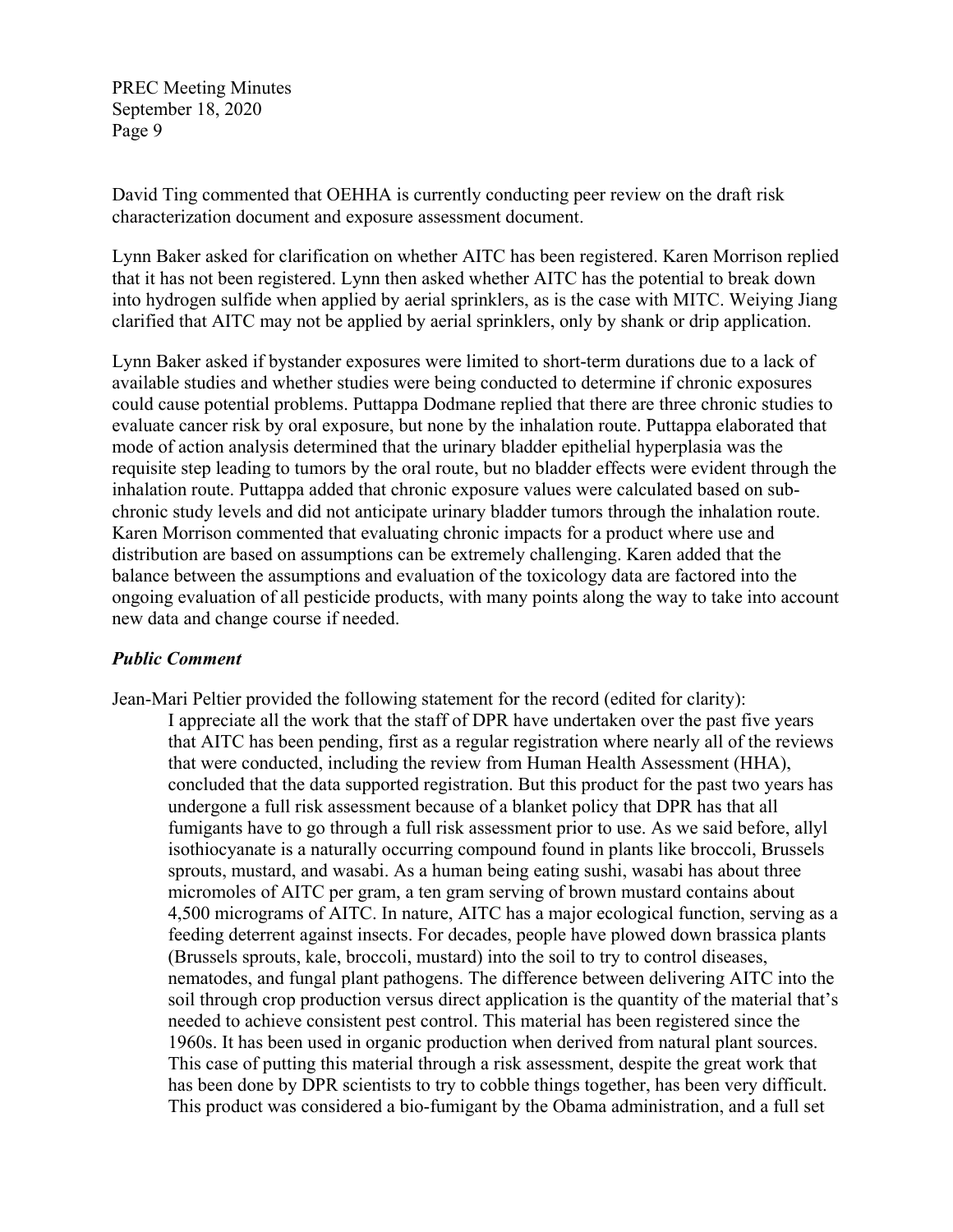> of data was not required for registration when it was approved by the U.S. EPA in 2014. Since then, Isagro has generated additional data requested by DPR, totaling about one million dollars of additional cost. But there is still a thin traditional database to review, so that has meant that DPR has relied on the use of surrogate data. I appreciated the question raised earlier about whether the right surrogate data was used – I think that's a question that we have. I'd like to focus on one or two things that are unusual about the way this risk assessment came out. It's unusual that the acute level is set at a level that is lower than a chronic exposure (2.5 ppm compared to 5 ppm), and that is one of the artifacts of using the surrogate data. I also want to point out that by using Telone (1,3-D) as a surrogate for this material, there are some unusual assumptions, like for re-entry workers for shank application, they are assuming they will be reentering the field 157 days out of the year, which is absolutely impossible. Data from the air breathing zone, which was also based on Telone (1,3-D), used the worst-case scenario where most of the breathing zone levels were at about 1,000 micrograms. There was one outlier that was over 18,000 micrograms for Telone  $(1,3-D)$ , and that was plugged in to get the 95<sup>th</sup> percentile for what we're looking at for AITC. So, we appreciate the opportunity to continue to work with DPR to refine this risk assessment, to revise some of the uncertainty factors, and hopefully get this product - which is a bio-fumigant across the rest of the United States to have mitigations in place that will protect the people and the environment, while preserving the viability of the use of this product as an alternative fumigant in California. Thank you so much.

Anne Katten expressed appreciation that DPR is conducting a full risk assessment and commented that it is very appropriate for worker and public health protection. Anne asked if studies of degradation or environmental fate were included in the evaluation, from a worker and public exposure standpoint and possible groundwater contamination concerns. Puttappa Dodmane replied that they relied on how the exposure assessment was done. Weiying Jiang replied that the exposure assessment was based on the active ingredient, not degradates, as it is assessed for exposure immediately after the active ingredient is applied.

# **4. Progress on Specific Numeric Values for Groundwater – Murray Clayton, DPR**

In the late 1970s, there were widespread detections of soil fumigants in California groundwater, particularly 1,2-dibromo-3-chloropropane (DBCP), ethylene dibromide (EDB), and 1,2 dichloropropene (1,2-D). After such detections, these products were quickly banned from use in the state. At the same time, aldicarb degradates were detected in groundwater in the north coast. In response, the California legislature passed the Pesticide Contamination Prevention Act in 1985. This legislation mandates that DPR identify pesticides with potential to impact groundwater and conduct monitoring for these pesticides. The pesticides that were identified as potential groundwater contaminates were placed on the Groundwater Protection List (GWPL). There are currently 105 pesticides on GWPL – seven are regulated pesticides that have been found in groundwater (atrazine, simazine, diuron, bromacil, bentazon, norflurazon, and prometon) and 98 others are potential groundwater contaminants that are not currently identified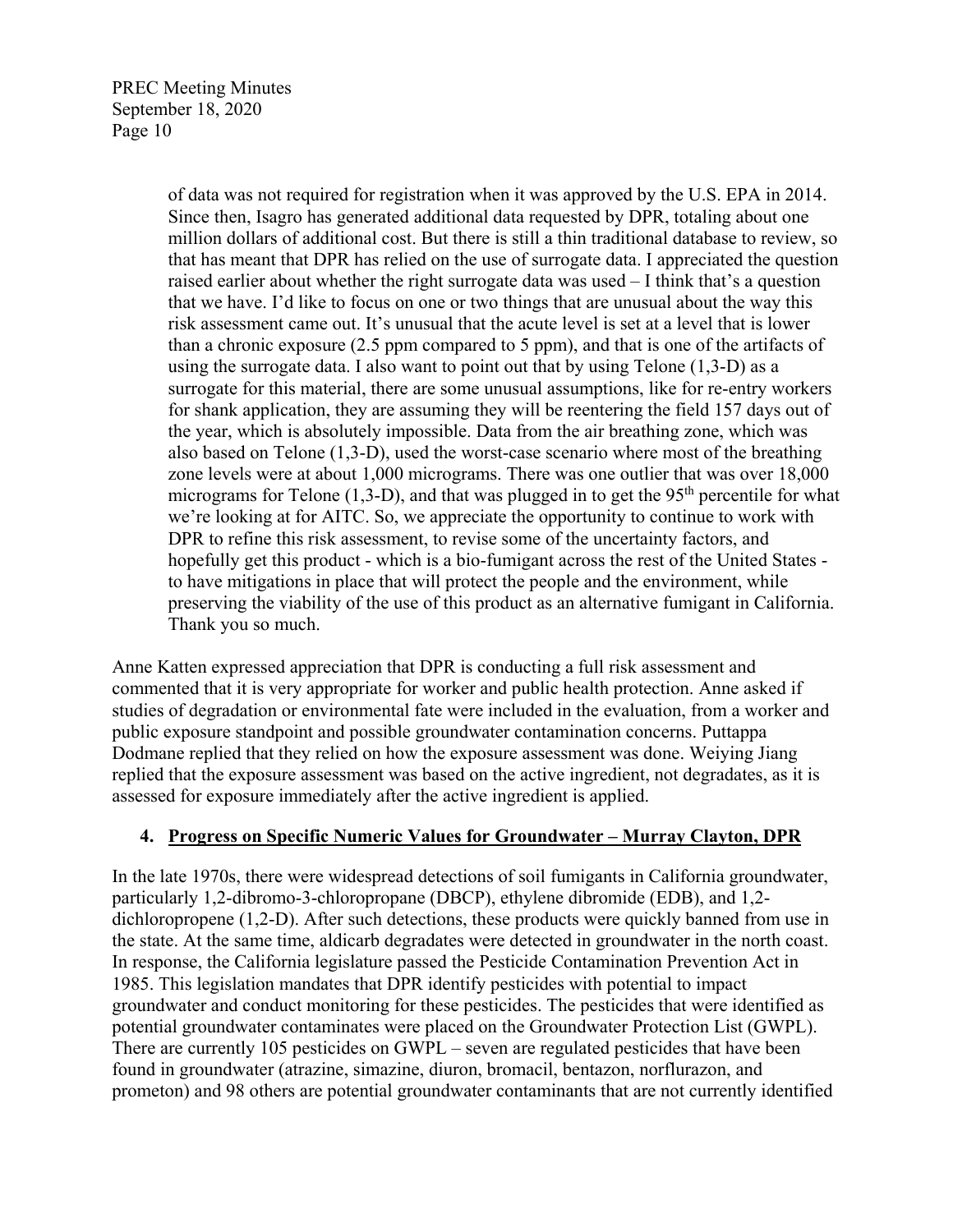as contaminants. The process to identify a pesticide's potential to impact groundwater relies on pesticide use patterns and a methodology called specific numerical values (SNV).

The SNV process was prescribed by the Pesticide Contamination Prevention Act as a method to prioritize sampling for pesticides in groundwater throughout the state. The objective was to determine potential for movement of an active ingredient to groundwater based on physical/chemical properties data. The methodology involved developing a list of known leaching and known non-leaching chemicals, and then comparing distribution between the lists for each physical/chemical property. The chemical properties were broken down into two groups: soil mobility properties, such as solubility and soil absorption potential (Koc), and environmental persistence properties, such as aerobic, anaerobic, and hydrolysis half-lives. With each of these distributions, a threshold value was developed. These threshold levels were termed the Specific Numerical Values. If a pesticide exceeded a threshold from any mobility property and any persistence property, it was categorized as a potential leacher added to the GWPL.

The previous process to identify potential leacher chemicals compared the logged distribution between leacher and non-leacher chemicals and established threshold values to discriminate between the two groups. The SNV thresholds were set at the  $90<sup>th</sup>$  percentile of the leacher distributions. This approach had a high misclassification rate - 52% of chemicals listed as nonleachers were identified as leachers, and 36% of chemicals overall were misclassified. Misclassification adds pesticides to the GWPL that likely have no or only little potential to leach to groundwater. This creates potential inefficiencies related to the monitoring program through the utilization of additional sampling resources and laboratory analytical method development resources. It also results in difficulty meeting monitoring mandates because of the large number of pesticides on the GWPL. Misclassified pesticides with potential to impact groundwater may not have been identified as potential leachers to be added to the GWPL. This also results in inefficiencies in the registration process, as some new active ingredients may be routed to the groundwater protection program for evaluation in error, and some new active ingredients with the potential to impact groundwater may be misclassified as non-leachers and not routed for evaluation.

The first step in updating the SNV approach is to update the list of known leacher and nonleacher chemicals. Since the current procedure was published in 1991, additional well sampling data has been made available to expand the leacher and non-leacher lists. Improvements in chemical analytical methodologies have also allowed for the identification of breakdown products and the ability to distinguish between the breakdown products and the parent chemical. The second component is to expand the use of pesticide-specific properties that are effective in discriminating between leachers and non-leachers, beyond the original five physical/chemical properties utilized in the current SNV process. The final step is to update statistical methodology to explore a multivariate approach for improved discrimination between leacher and non-leacher chemicals.

The SNV approach utilized nationwide well sampling data. Quality assurance (QA) and quality control (QC) data indicated potential problems with some detections using this approach. Most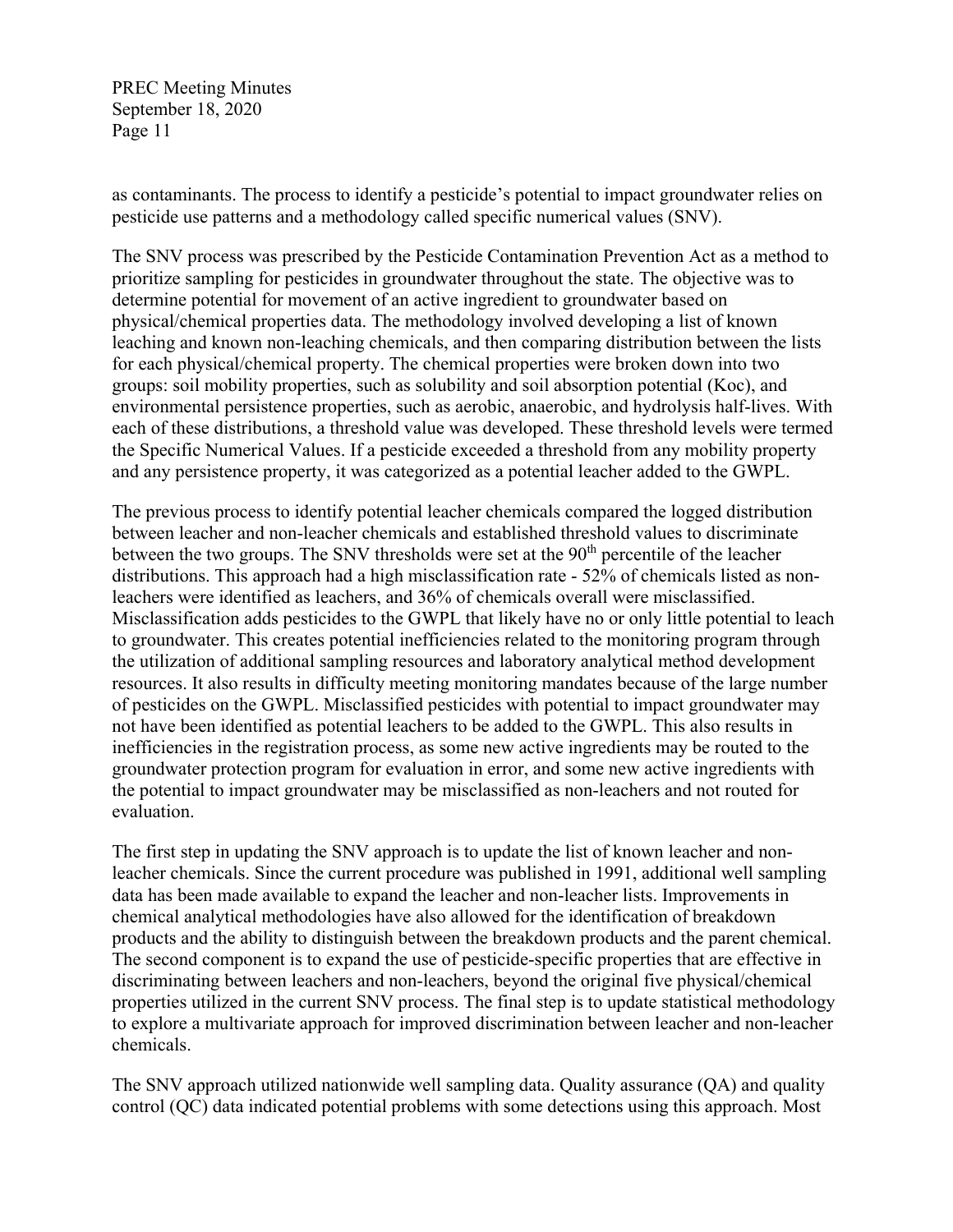of the wells outside of California were not resampled to verify detections and the types or conditions of the wells were not reported. To counteract these issues, the current approach was changed to utilize only California data. DPR's GWPP conducts targeted well studies, allowing staff to search for pesticides in areas of reported use. GWPP also preferentially samples in geographically vulnerable areas, including areas where pesticides are known to reach groundwater due to soil conditions and water inputs. Domestic single family wells are preferred because they are located in rural areas where groundwater is shallow, as opposed to typically deeper municipal wells. GWPP also verifies detections reported by other state, local, and federal agencies. The program analyzes associated QA/QC data, conducts landscape analysis around detection sites for use of the detected pesticide, and resamples wells to validate the detections when warranted.

Thus far, the leacher and non-leacher lists have been updated in several ways. Due to additional monitoring and chemistry analytical improvements, the following parent chemicals and degradation products have been added to the leacher list: norflurazon, hexazinone, imidacloprid, tebuthiuron, aldicarb sulfone, aldicarb sulfoxide, alachlor ESA, metolachlor ESA, metolachlor oxime, deethyl atrazine, deethyl simazine, di-dealkylated triazine, desmethyl norflurazon, and terephthalic acid (TPA). Chemistry analytical improvements and additional well sampling have moved the following chemicals from leacher to non-leacher status: chlorthal dimethyl, alachlor, carbofuran, cyanazine, fonofos, and oxamyl. Additional monitoring has added the following chemicals to the non-leacher list: iprodione, methomyl, napropamide, oryzalin, oxyflurofen, and thiobencarb. Detections reported from other agencies have prompted further investigation of the following chemicals: 2,4-dichlorophenoxyacetic acid (2,4-D), S-ethyl dipropylthiocarbamate (EPTC), metribuzin, metolachlor, diazinon, malathion, and chlorpyrifos.

Seven physical chemical properties are being considered for the updated procedure, including water solubility, soil sorption coefficient, aerobic degradation, terrestrial field dissipation, Henry's law constant, vapor pressure, and octanol-water partition coefficient. Due to incomplete data, anaerobic degradation, aqueous photolysis degradation, soil photolysis degradation, and hydrolysis are not being considered in the updated procedure. These properties have been sourced through registrant-submitted studies in DPR's database, the University of Hertfordshire's Pesticide Properties Database, U.S. EPA, and various scientific publications. Medians were used where there were multiple values for these physical/chemical properties. GWPP also looked at quantitative structure activity relationships (QSARs), in collaboration with Jonathan Sullivan, a scientist in the chemistry group of DPR's Evaluation Branch. QSARs are calculated properties using computer modeling software (Spartan '16), and they provide a physical description of molecular properties such as size or charge distribution. The updated procedure included 22 separate QSAR properties.

In updating the statistical methodology, steps were taken to reduce the large number of chemical properties into a manageable number for entering into multivariate analysis. Part of this process involved testing each property for distribution of normality. Properties that did not exhibit a normal distribution were either transformed to meet a normal distribution or rejected. Then, a ttest was applied to each chemical property to analyze for differences between leacher and non-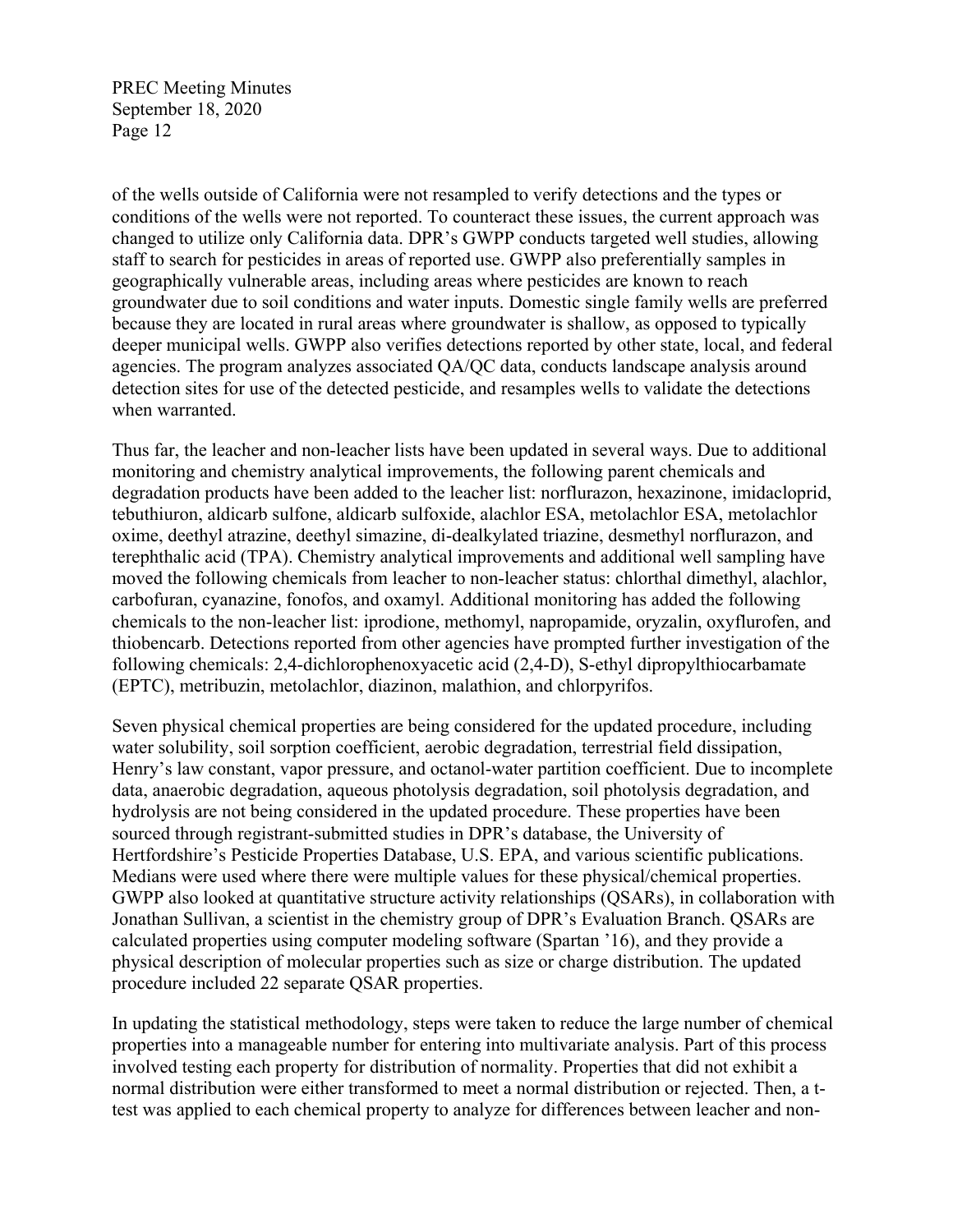leacher pesticide groups. Properties with a probability level  $\leq 0.15$  were retained for further analysis, otherwise the property was rejected. Finally, staff conducted a correlation analysis to identify highly correlated chemical properties. To reduce chemical redundancy, only one property of a group of highly correlated properties was selected. Overall, the number of chemical-specific properties was reduced from 29 to  $11 - 3$  empirical physical/chemical properties and 8 QSAR properties.

Multivariate analysis can determine if a combination of chemical properties are effective at producing a statistically significant separation between leacher and non-leacher chemical groups. Similar to the SNV methodology, the updated procedure sets a threshold value to distinguish the leachers from the non-leachers. Since the procedure will be applied to a new chemical independent of those use to develop the model, the value at a 95% probability level was calculated as the prediction limit for the addition of one more member into the leacher group. This approach provides the benefit of a single multivariate leaching threshold value, as opposed to a separate SNV for each parameter. The process was further refined by sequentially removing properties that have the smallest influence on the multivariate model as indicated by Total-Sample Standardized Canonical Coefficients. This allowed staff to pare down the number of chemical parameters from 11 to 5 without loss in model performance and with an overall miscalculation rate of only 4.6%.

The multivariate analysis model classifies chemicals much more accurately than the SNV or previous Groundwater Ubiquity Score (GUS) models. It is likely to significantly reduce the overall number of chemicals on the GWPL and more easily allow the GWPP to meet statemandated groundwater monitoring requirements. It can identify chemicals that potentially threaten groundwater that are not currently on the GWPL. It can also improve the use of resources in groundwater monitoring studies and refocus resources used for chemical analytical method development. The multivariate approach can also improve efficiencies related to GWPP registration evaluations.

### *Committee Comment*

Karen Morrison commented that implementation of these methods would require a rule-making change.

### *Public Comment*

Annette Narzynski asked what dataset was used to validate the different methods. Murray Clayton replied that GWPP used a procedure called leave-one-out analysis, which involves removing a pesticide from the analysis, rebuilding the model, and evaluating all pesticides, including the chemical that was removed. Murray added that there were no additional misclassifications in the leave-one-out analysis and this validation method is commonly used for small datasets. Annette then asked if the data was California-specific or nationwide. Murray replied that the data was California-specific and included data monitored by DPR and other agencies.